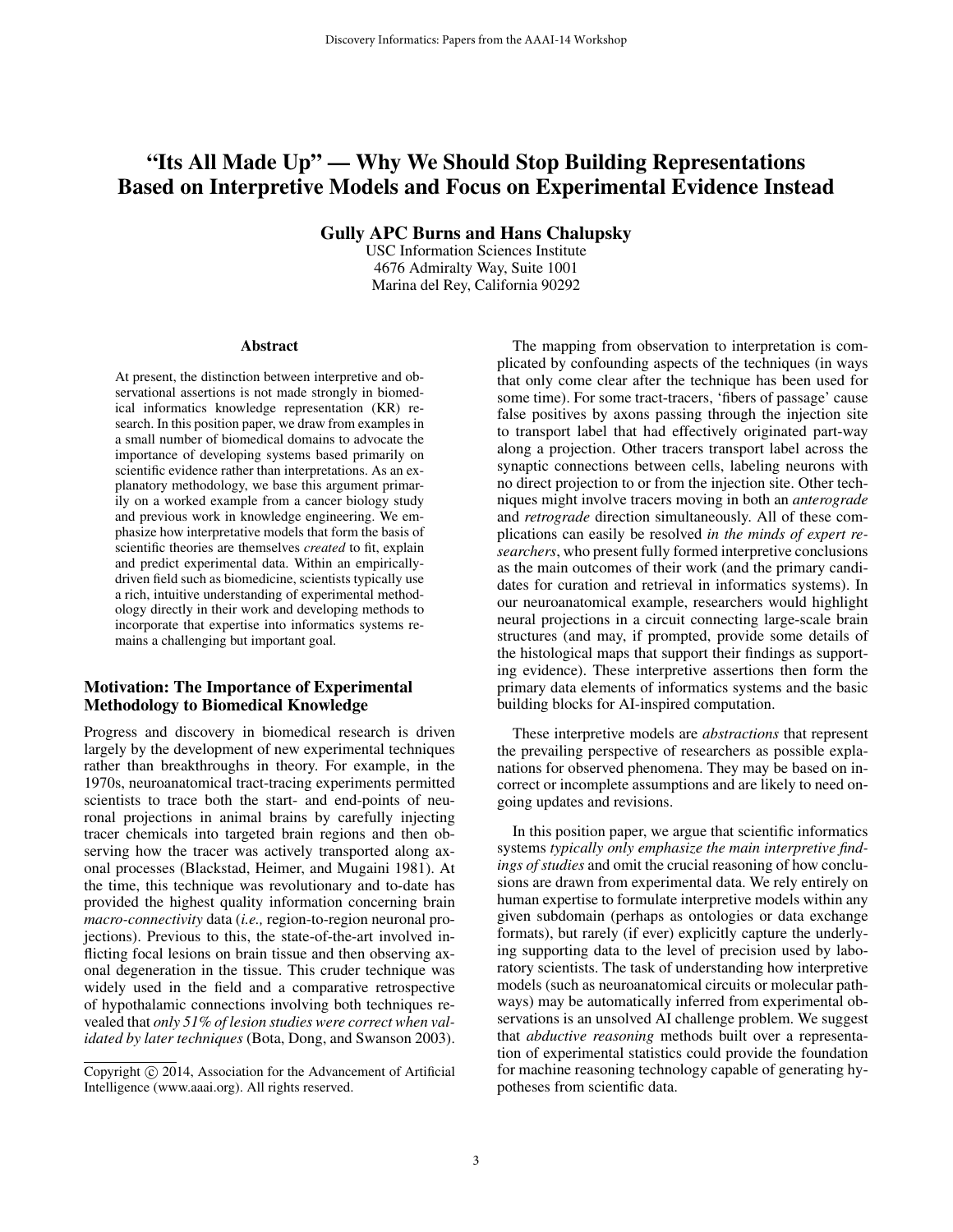# Three-level Organization in Biomedical Knowledge Engineering

Figure 1 illustrates our basic premise with a depiction of three organizational levels: 'Context', 'Interpretive Models' and 'Experimental Observations' (with exemplars taken from two research domains: neuroanatomical macro connectivity and molecular cancer biology).

| <b>Domain</b>       | <b>Neuroanatomical</b><br><b>Macroconnectivity</b> | <b>Molecular Cancer</b><br><b>Biology</b>           |
|---------------------|----------------------------------------------------|-----------------------------------------------------|
| Context             | Neurophysiology +<br>behavior                      | Cellular + Tissue + Organ<br>Level Cancer Processes |
| Interpretive        | e.g., 'Foundational Model                          | Pathway models + formats                            |
| <b>Models</b>       | of Structural Connectivity                         | (BioPax, SBML, SBGN, etc.)                          |
| Experimental        | e.g., Tracers (PHAL, HRP),                         | e.g., Northern blot, knock-                         |
| <b>Observations</b> | atlas registration, etc.                           | out protocols, etc.                                 |

*Figure 1: A three-level KR organizational scheme in two example domains.*

In both domains, there exist 'standard' interpretive models: the 'Foundational Model of Structural Connectivity in the Nervous System' (FMC) for neural connections (Swanson and Bota 2010) and BioPax, the Systems Biology Markup Language (SBML), and Graphical Notation (SBGN) for molecular pathways. These representations act as a data interchange format (BioPax), a standard set of elements for simulation (SBML) or as a standardized notation for diagrams (SBGN). They do not yet support reasoning to emulate the way that scientists construct theories from data or apply those theories in a broader context across the subject, but nonetheless are the best available shared KR structures to begin the process of formulating such theoretical frameworks in their respective fields.

The distinction between interpretations and observations can be elucidated based on models of macro-connectivity (Russ et al. 2011). The FMC uses a graph abstraction where nodes correspond to grey matter regions in the brain and edges correspond to projections between regions. The presence of an edge asserts that *there exists a subpopulation of neurons with cell bodies located in the origin region and axons that synapse onto neurons that have their soma located in the edge's target region*. Under a strict policy concerning evidence supporting adding an edge to such a graph, we might require that (A) at least one experiment using highquality anterograde tracers visualize terminal boutons in the target region; (B) at least one retrograde study map out the originating cells for the projection in the starting region; (C) suitable control injections ensure that none of the regions surrounding the injection site could be the actual source or target of the projection; and (D) ultrastructural studies confirm that axonal terminal boutons actually correspond to anatomical synapses. Satisfying these criteria in a consistent way across all studies in a database is challenging (due to data heterogeneity, variable standards of reporting and the effort required to curate published information to such a high standard). Therefore, the presence of an edge in an FMC model is so highly dependent on the experimental observations on which it is based, *it should never be considered in isolation from those observations*.

Thus, for the purpose of applying AI technology to biomedical knowledge, it is crucial that we construct practical representations of experimental observations not just as a means to code the reliability of interpretive assertions (as is currently the case with 'evidence codes' in BioCyc or Gene Ontology), but as a framework for reasoning over available evidence to generate and validate interpretative models. Each domain requires specialized, nuanced knowledge to generate correct hypotheses that fit the constraints from available data. We assert that the crucial step of evaluating this technology depends on whether we are able *to generate predictions that are then testable scientifically*. This ideal has already been realized by 'robot scientists' developed for yeast metabolic biochemistry (King et al. 2009), but must now be generalized across less well-defined domains. We examine studies of molecular pathways involved in cancer.

# Pan *et al.* 2013, a typical molecular biology experimental paper. $<sup>1</sup>$ </sup>

Molecular biology studies involve a large number of smallscale assays. For example, (Pan et al. 2013) uses  $\sim$ 20 separate small-scale experiments where measurements appear as images (*e.g.,* of a blot assay) or graphs (to show statistical effects) and direct measurements may not be reported explicitly in the text. This paper elucidates the dynamic action of the HMG box-containing protein 1 (HBP1) on gene expression of DNA methyltransferase 1 (DMNT1) and its role in senescence by a dual action of both activating and repressing the cyclin-dependent kinase inhibitor p16. In Figure 2, we render the paper's main summary as an SBGN gene regulation diagram based on our understanding of the paper's findings.



*Figure 2: The findings of Pan et al. 2013 as an SBGN gene regulation network.*

<sup>&</sup>lt;sup>1</sup>This paper was cited in the Broad Agency Announcement of the 2014 DARPA 'Big Mechanism' program.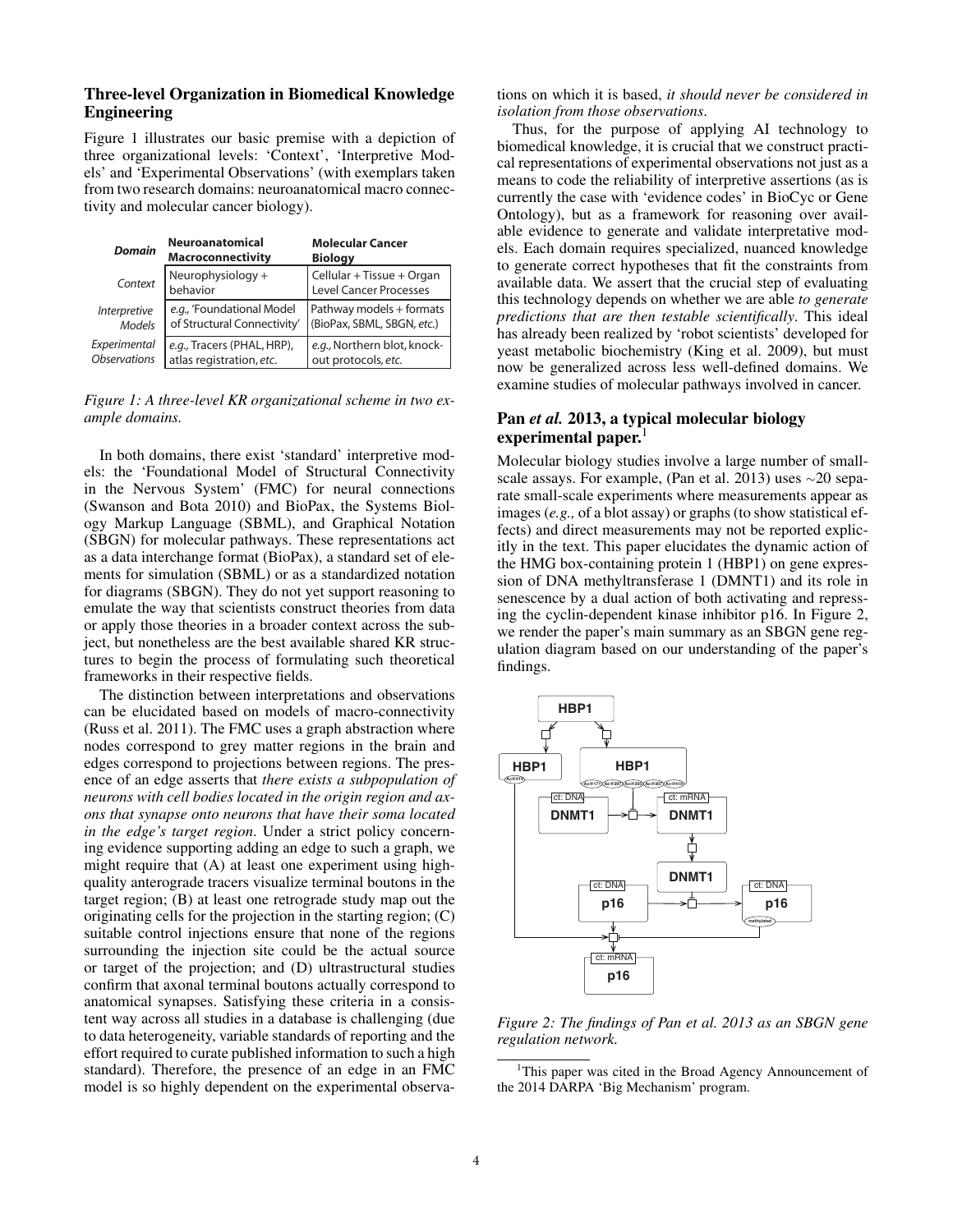With omissions, the paper's explanation of this model reads:

*"We envision that HBP1 represses the DNMT1 promoter through sequence-specific binding (...) and that the activity of HBP1 itself is regulated through acetylation at any of 5 sites in the protein... The HBP1-mediated repression of the DNMT1 gene then decreases overall DNA methylation. On the p16 gene, HBP1 expression leads to a similar DNA hypomethylation, but HBP1 instead binds to putative HBP1 activation element (...) to give activation. While HBP1 alone can partially activate the p16 gene, full transcriptional activation of the p16 gene requires hypomethylation and an HBP1 acetylation at K419"*

This interpretation is intended as the best possible explanation of data presented in the results section of Pan *et al.* 2013. This can be broken down into the following elements (numbered corresponding to figures where supporting data was reported).

- *•* Background informatics-driven research (*This establishes correlative relationship between HBP1 and DMNT1 expression*)
	- An inverse correlation between HBP1 and DMNT1 expression in public databases for cervical and ovarian cancer.
	- Bioinformatics predicts a high affinity HBP1 site in the DMNT1 promoter
- *•* Experiment 1A: examine expression of HBP1 and DNMT1 in fibroblasts at different times in progression to senescence (*This establishes the relationship of HBP1 / DNMT1 to aging*).
	- HBP1 levels increases with replicative senescence.
	- DNMT1 levels decrease with population doubling levels.
	- DNMT3A and DNMT3B levels are unchanged.
- *•* Experiment 1B: express HBP1 through retroviral infection (*This indicates how HBP1 acts on DNMT1 expression*).
	- Exogenous HBP1 expression reduced DMNT1 protein and mRNA but had no effect on DNMT3A or DNMT3B.
- *•* Experiment 1C: use short hairpin RNA to knock down HBP1 gene (*This provides an indicator of how HBP1 acts on the expression of DNMT1, DMNT3A, DMNT3B, p16 and p21.*).
	- HBP1 knockdown increased DMNT1 protein and mRNA levels but had no effect on DNMT3A or DNMT3B.
	- HBP1 knockdown shows increased methylation of p16 and p21 promoters.
- *•* Experiment 2C: express HBP1 or DNA-binding defective mutant of HBP1  $(pmHMG)^2$  (*This establishes that a HBP1 sub-sequence is needed to suppress DMNT1 expression* ).
	- Wildtype HBP1 over expression suppressed DMNT1 protein level.
	- An HBP1 mutant without the binding site (pmHMG) had no effect on DMNT1 protein relative to controls.
- *•* Experiment 2D/E/F: use DMNT1 promoter luciferase reporters with either intact DNMT1 or DNMT1 with the HBP1 binding site deleted (*This investigates further the specific HBP1 sequence needed to suppress DMNT1 expression*).
	- Wildtype HBP1 expression suppressed DMNT1 protein level.
	- HBP1 had no effect on the DNMT1 promoter that lacked the HBP1 binding site.
- pmHMG had no effect on native or mutant DNMT1 promoter.
- *•* Further Experiments 3A-B, 4A-E, 5A-D, 6A-F, 7A-E, 8A-D deal with locating the binding sites, the effects of methylation, interactions with p16 and p21, processes related to senescence, HBP1 acetylation and effects on the senescence phenotype.

This evidence provides constraints that the interpretive model shown in Figure 2 attempts to explain as *one possible interpretation*. By listing these specialized findings here, we now showcase an AI-driven approach to find, enumerate and compare other possible explanations for these data.

# Representing experimental evidence.

'Knowledge Engineering from Experimental Design' (KEfED) uses a simplifying assumption: a measurement is dependent on a given parameter if that parameter lies on a path that can be traced back to the start of the protocol (Russ et al. 2011). KEfED generates a data schema from a flowchart-based, process model. Typically, each experimental type has a restricted set of interpretations, given its input parameters and measurements. Two excerpts from Pan *et al.* 2013 show how KEfED can be applied (Figure 3).



*Figure 3: Some excerpts from the text and figures of Pan et al. 2013 pertaining to the results of experiment 2C.*

Excerpt 1 is an interpretation and excerpt 2 describes its experimental foundation where protein levels of DNMT1 were measured in cells transfected to express either wild type HBP1 or a HBP1 mutant whose HMG box DNA binding domain (amino acids 431 to 509) had been removed ('pmHMG'). The key interpretation is that the comparative density of lines on the blot for DMNT1 expression (2<sup>nd</sup> row) between the pmHMG knockout and the 'Vector' cases are the same, but the column for HBP1 is diminished. We show a KEfED model of this data in Figure 4.



*Figure 4: KEfED models and data for experiment 2C from Pan et al. 2013.*

 $2$ The entry for Experiment 2C is emphasized since we refer to it in the next section